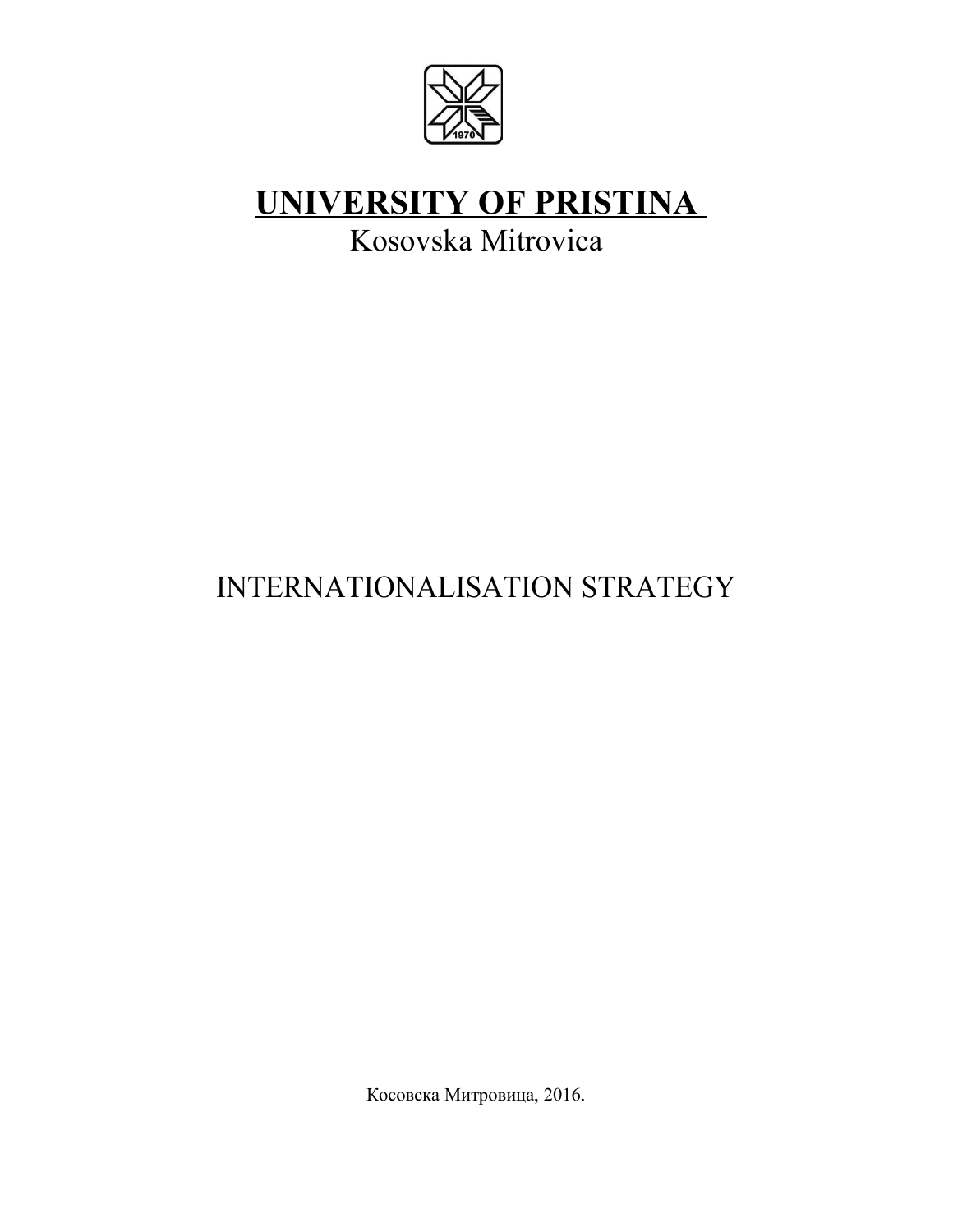#### INTERNATIONALISATION STRATEGY OF THE UNIVERSITY

### INTRODUCTION: FRAMEWORK

University of Pristina with temporary seat in Kosovska Mitrovica, in line with The Strategy of Higher Education by 2020, directions of higher education reforms in the Republic of Serbia and development tendencies defined by the Bologna process, strives to utilize potentials of international academic and scientific cooperation for the further improvement of the quality of teaching process, scientific research and innovation, as well as the wider social inclusion of the University.

OBJECTIVES:

#### GENERAL OBJECTIVES

2.1 The University of Pristina with temporary seat in Kosovska Mitrovica (hereafter: the University) shall actively promote and stimulate all types of international cooperation, including international scientific and research cooperation, international mobility of students, teaching and non-teaching staff; participation in international conferences, meetings and seminars related to the development of diverse aspects of higher education, establishment of joint study programmes with foreign universities and training of administrative staff to work with foreign students and teachers.

2.2 The University shall stimulate international scientific cooperation in order to increase scientific reputation and potential of institutions within the University, creation of conditions for the advancement of teachers and researchers, and the inclusion of the latest results of scientific research and development into the theoretical and practical context of the teaching process.

2.3 The University shall regularly inform the institutions within the University, its students, teachers, researchers and administrative staff about the possibilities of engaging in international mobility programmes, financial resources available and procedures and competitions for their use.

2.4 The University shall provide the administrative support to students involved in mobility programmes and shall provide exchange programmes for students who wish to complete part of their study programmes abroad.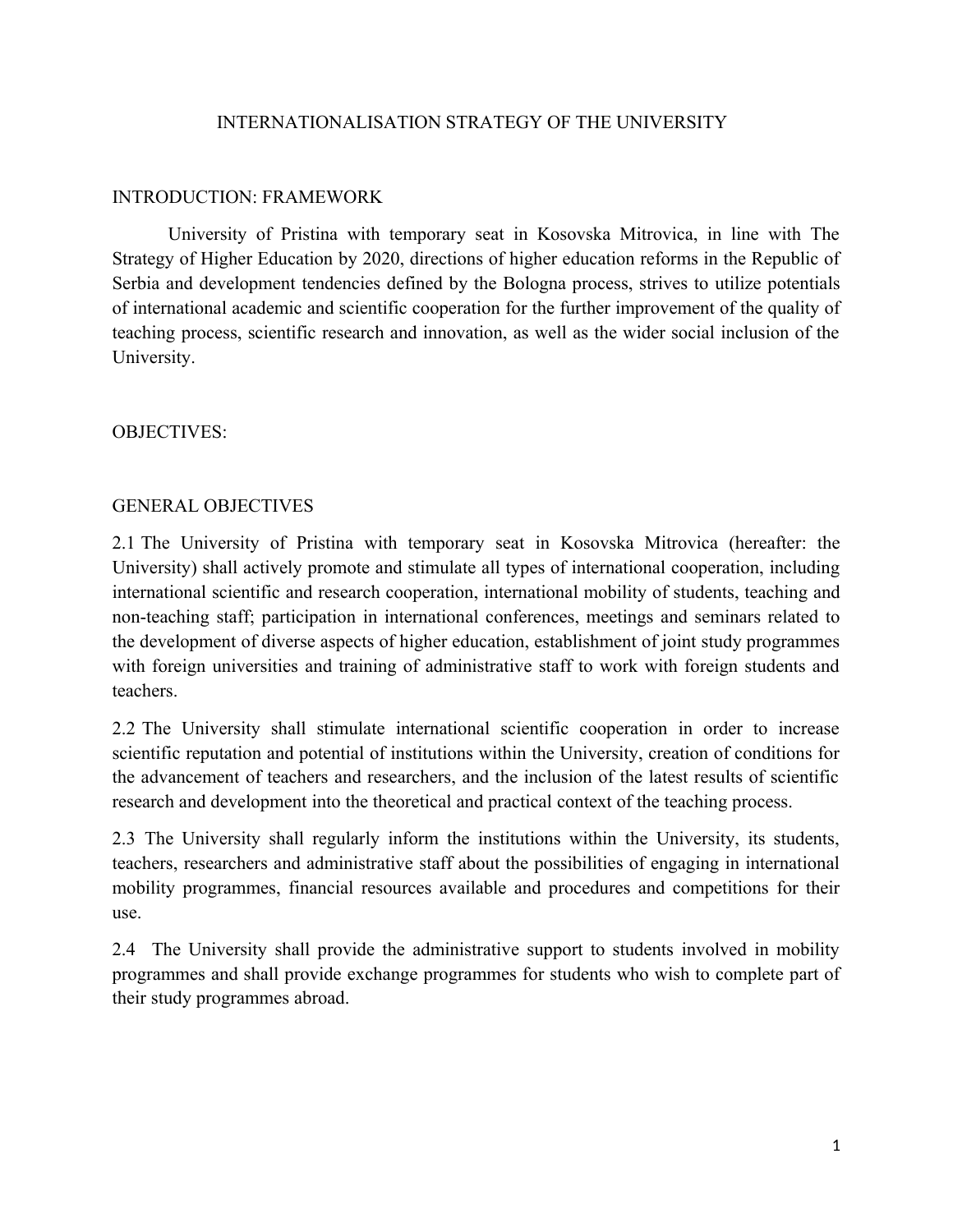2.5 If the student during the period of mobility has carried out activities that are incompatible with the core curriculum, registered qualifications obtained in a foreign higher education institution and credits will be recorded in the Diploma Supplement.

2.6 The University shall promote the development of courses and study programmes in foreign languages and their international promotion in order to stimulate the incoming mobility of students and teachers.

2.7 In order to improve the quality of teaching methodology and exams, the University shall stimulate the participation of foreign teachers and experts in the teaching process at the University, both through individually organized visits and by providing conditions for their stay within the mobility of teaches, in cooperation with the Ministry of Education, Science and Technological development.

2.8 The University shall establish joint and dual study programmes at bachelor, master, specialist and doctoral studies with foreign universities.

2.9 The University shall ensure the participation of teaching and non-teaching staff at international conferences, meetings, seminars and training in order to get acquainted with the examples of good practice and latest development tendencies in the higher education.

## 3. SPECIAL OBJECTIVES

3.1 The University of Pristina shall permanently inform teachers and researchers about international multilateral and bilateral scientific project, enable their participation and within its possibilities, provide administrative and financial support for efficient project implementation and achievement of significant results.

3.2 The University shall, also, support the mobility of researches, based on bilateral interinstitutional agreements, multilateral agreements concluded between the Ministry of Education, Science and Technological development of the Republic of Serbia, agreements concluded within Horizon 2020, Erasmus+ and other international initiatives and programmes, as well as the individual forms of cooperation of researchers.

3.3 The University shall support the publication of scientific results and their inclusion into international Internet bibliographic systems, as well as the electronic access and the possibility to search these international databases for its researchers, students and teacher.

3.4 In accordance with the Regulations on the transfer of ECTS credits of the University of Pristina (adopted in 2008.), the recognition and compatibility of study program learning objectives and outcomes, the compatibility of subject/course content of the study program with the programme of home university, recognition of the ECTS credit system at foreign study program and their formal recognition and transfer to home study program shall be ensured.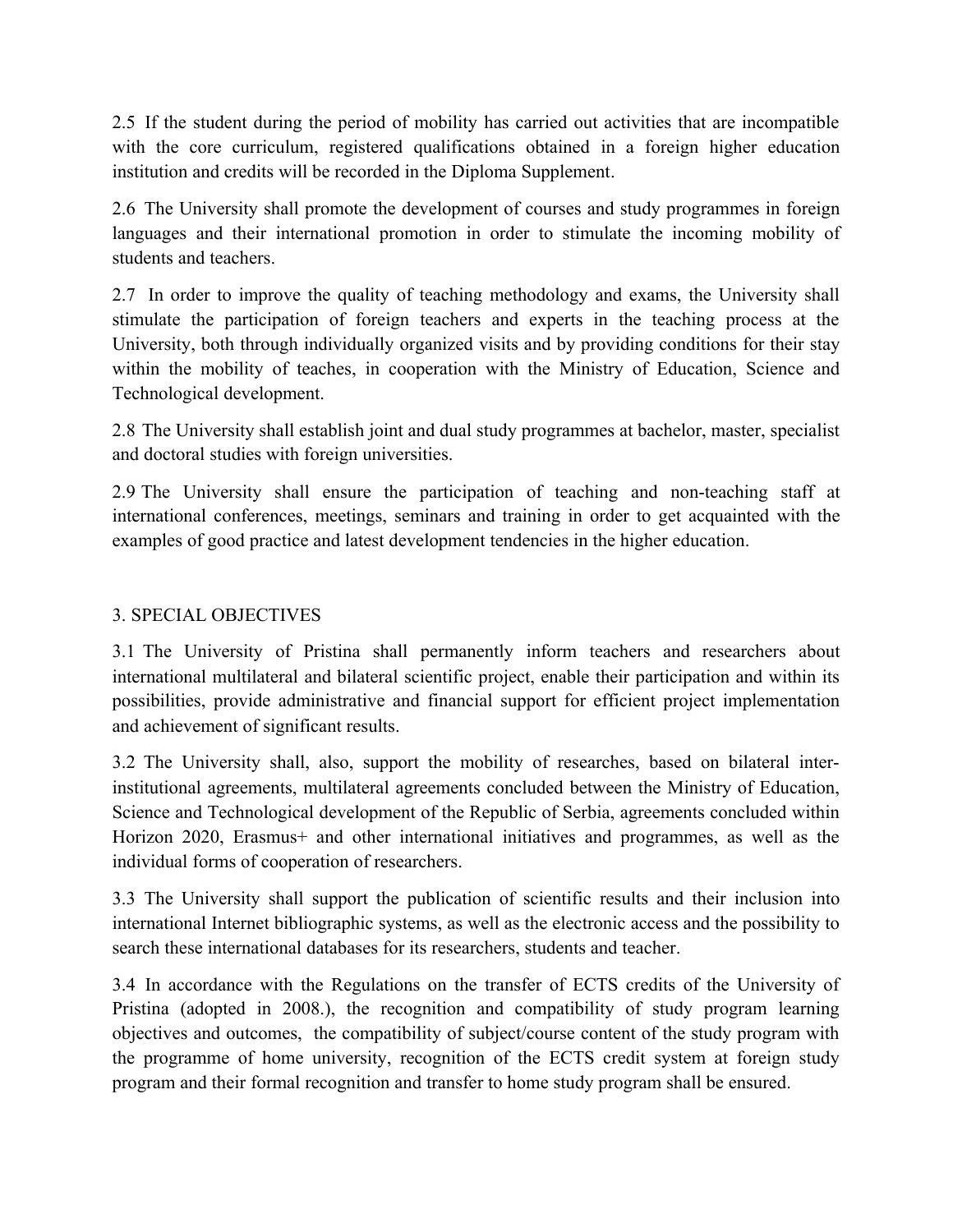3.5 The Faculties shall appoint the ECTS coordinators, who will deal with the administrative and academic aspects of the mobility.

3.6 Ensuring the recognition and transfer of credits will be based on the Learning agreement, signed by the student, sending faculty (the head of the department and dean) and receiving institution, prior to the exchange. The Office for International Cooperation of the University and the Rector of the University shall provide additional support and mediate in the case of the breach of the agreement provisions.

3.7 If needed, the cooperation with the accredited centers and institutions that conduct foreign language training and certification shall be provided prior to exchange.

3.8 All courses that University offers to foreign students must have formalized learning objectives and outcomes, aligned with European Qualifications Framework and future National Qualification Framework of the Republic of Serbia, and teaching methodology and exam methodology aligned with the outcomes. In this way, international recognition of courses and more efficient transfer of ECTS credits will be ensured.

3.9 The University shall inform academic community abroad about vacancies at the University of Pristina for teaching positions.

3.10 The University shall support the development of e-learning and teaching processes, workshops and trainings that utilize ICT- technologies.

3.11 The University shall improve its Internet presentation by creating new website in English language, as well as by crating promotional publications in foreign languages.

### TASKS

4.1 Promote the importance of internationalisation by informing the governing bodies of the University and faculties, Students parliament, as well as by informal presentations for teachers and students.

4.2 In cooperation with the Ministry of Education and Science and by participation at international competitions, to provide necessary financial support for internationalisation.

4.3 Ensure the establishment of appropriate bodies of the University and faculties that will implement the internationalisation.

4.4 Develop institutional and organizational frameworks for internationalisation.

- 4.5 Provide for coordination of internationalisation throughout the University.
- 4.6 Harmonize study programmes and courses with the international quality standards and future national qualifications framework, especially within the scope of regulated professions.
- 4.7 Establish study programmes and individual courses in English and other foreign languages